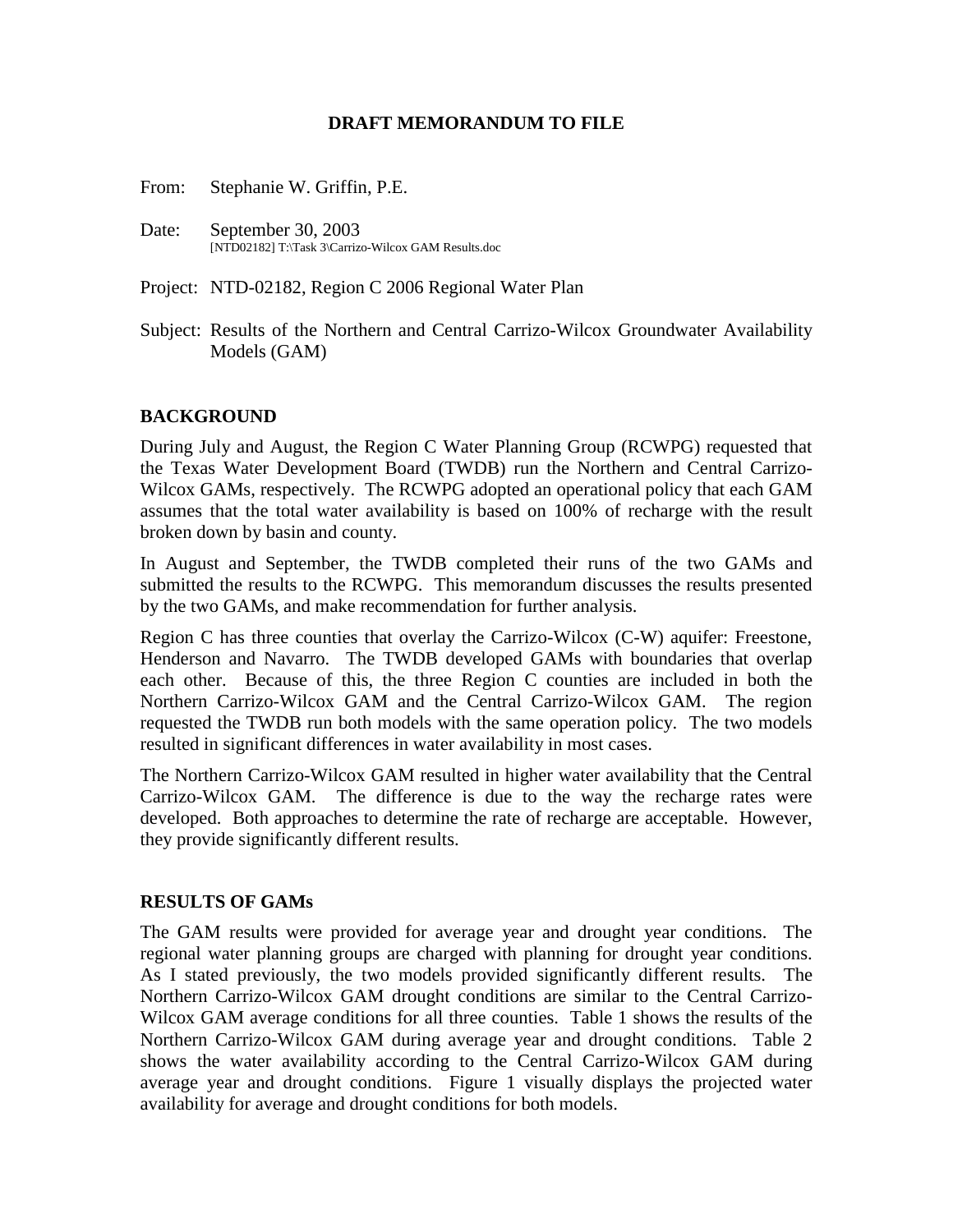DRAFT Memorandum to File from Stephanie W. Griffin, P.E. Results of Northern and Central Carrizo-Wilcox Groundwater Availability Models September 30, 2003 Page 2 of 2

|           |               | Weather          |        |             |        |        |        |        |
|-----------|---------------|------------------|--------|-------------|--------|--------|--------|--------|
| County    | <b>Basin</b>  | <b>Condition</b> | 2000   | <b>2010</b> | 2020   | 2030   | 2040   | 2050   |
| Freestone | Trinity       | Average          | 92,243 | 92,243      | 92,243 | 92,243 | 92,243 | 92,243 |
| Freestone | Trinity       | Drought          | 37,535 | 37,535      | 37,535 | 37,535 | 37,535 | 37,535 |
| Freestone | <b>Brazos</b> | Average          | 19,150 | 19,150      | 19,150 | 19,150 | 19,150 | 19,150 |
| Freestone | <b>Brazos</b> | Drought          | 9,100  | 9,100       | 9,100  | 9,100  | 9,100  | 9,100  |
| Henderson | Trinity       | Average          | 26,610 | 26,610      | 26,610 | 26,610 | 26,610 | 26,610 |
| Henderson | Trinity       | Drought          | 22,562 | 22,562      | 22,562 | 22,562 | 22,562 | 22,562 |
| Navarro   | Trinity       | Average          | 7,155  | 7,155       | 7,155  | 7,155  | 7,155  | 7,155  |
| Navarro   | Trinity       | Drought          | 3,757  | 3,757       | 3,757  | 3,757  | 3,757  | 3,757  |

**Table 1 Northern Carrizo-Wilcox Groundwater Availability** 

| Table 2                                                |  |  |  |  |  |  |
|--------------------------------------------------------|--|--|--|--|--|--|
| <b>Central Carrizo-Wilcox Groundwater Availability</b> |  |  |  |  |  |  |

|               |               | Weather          |        |        |        |        |        |        |
|---------------|---------------|------------------|--------|--------|--------|--------|--------|--------|
| <b>County</b> | <b>Basin</b>  | <b>Condition</b> | 2000   | 2010   | 2020   | 2030   | 2040   | 2050   |
| Freestone     | Trinity       | Average          | 31,096 | 31,096 | 31,096 | 31,096 | 31,096 | 31,096 |
| Freestone     | Trinity       | Drought          | 17,301 | 17,301 | 17,301 | 17,301 | 17,301 | 17,301 |
| Freestone     | <b>Brazos</b> | Average          | 5,320  | 5,320  | 5,320  | 5,320  | 5,320  | 5,320  |
| Freestone     | <b>Brazos</b> | Drought          | 3,120  | 3,120  | 3,120  | 3,120  | 3,120  | 3,120  |
| Henderson     | Trinity       | Average          | 10,008 | 10,008 | 10,008 | 10,008 | 10,008 | 10,008 |
| Henderson     | Trinity       | Drought          | 5,112  | 5,112  | 5,112  | 5,112  | 5,112  | 5,112  |
| Navarro       | Trinity       | Average          | 2,199  | 2,199  | 2,199  | 2,199  | 2,199  | 2,199  |
| Navarro       | Trinity       | Drought          | 1,258  | 1,258  | 1,258  | 1,258  | 1,258  | 1,258  |

## **RECOMMENDATION**

I recommend that the RCWPG request the TWDB to rerun both models using the results of the Central Carrizo-Wilcox GAM during average conditions as the demand in the aquifer. I would request the TWDB to provide us information regarding the impacts of the proposed demands on the spring discharges and groundwater levels. With these results, we can better determine the potential impact of such demands on the Carrizo-Wilcox aquifer and decide whether the demands are acceptable.